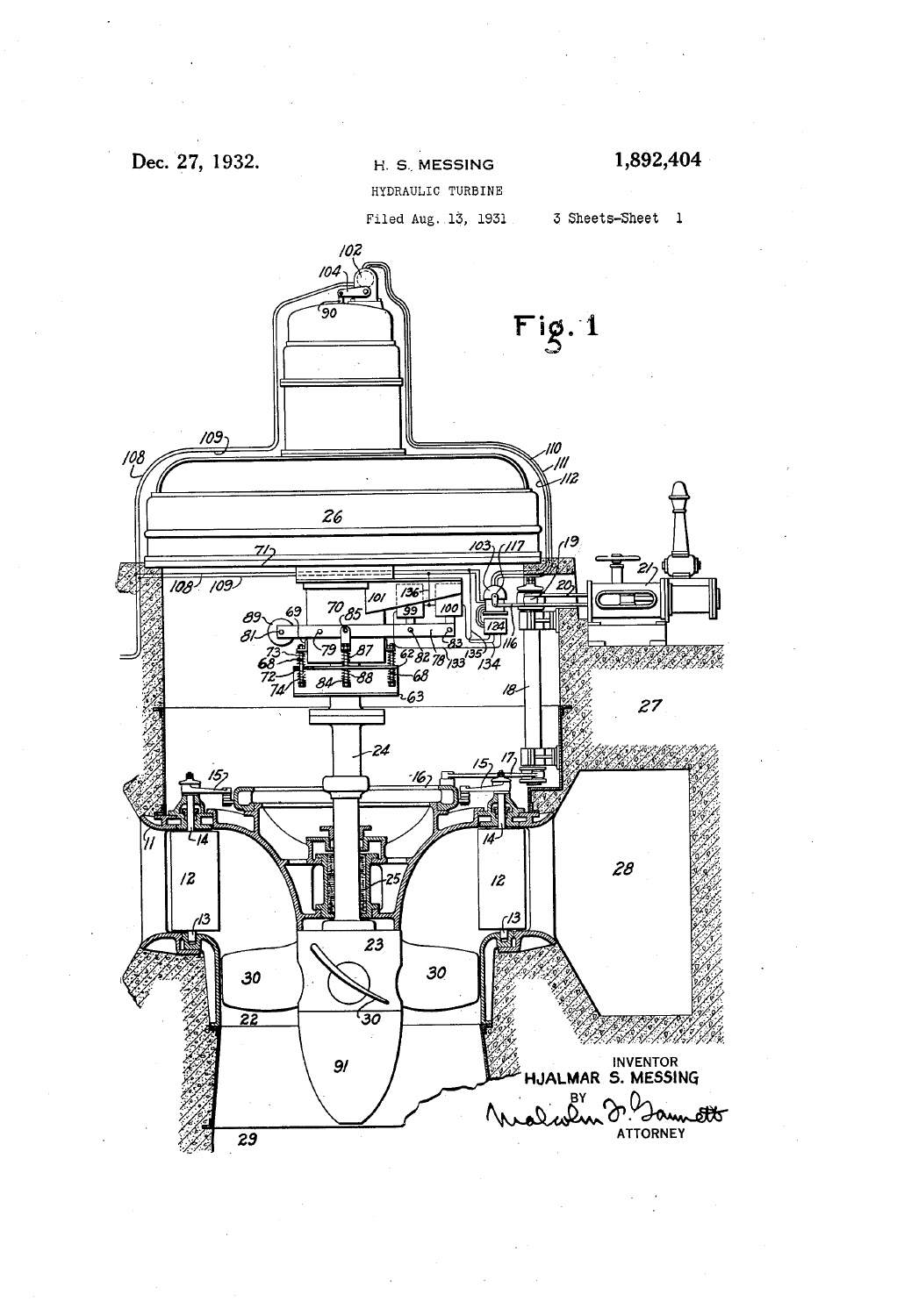## Dec. 27, 1932.



1,892,404



Elitorney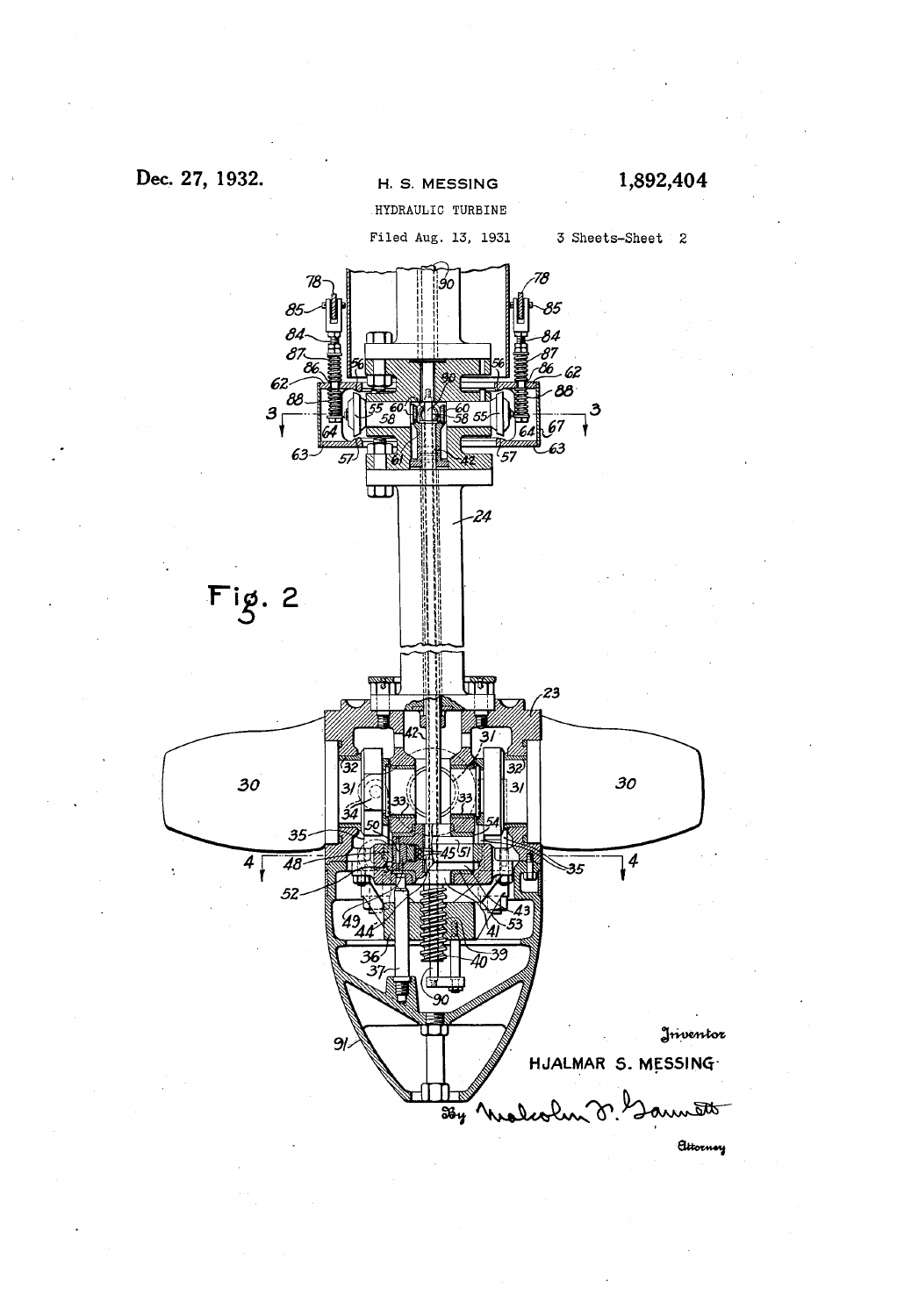## Dec. 27, 1932.

H. S. MESSING HYDRAULIC TURBINE Filed Aug. 13, 1931 1,892,404

3 Sheets-Sheet 3





**INVENTOR** HJALMAR S. MESSING ATTORNEY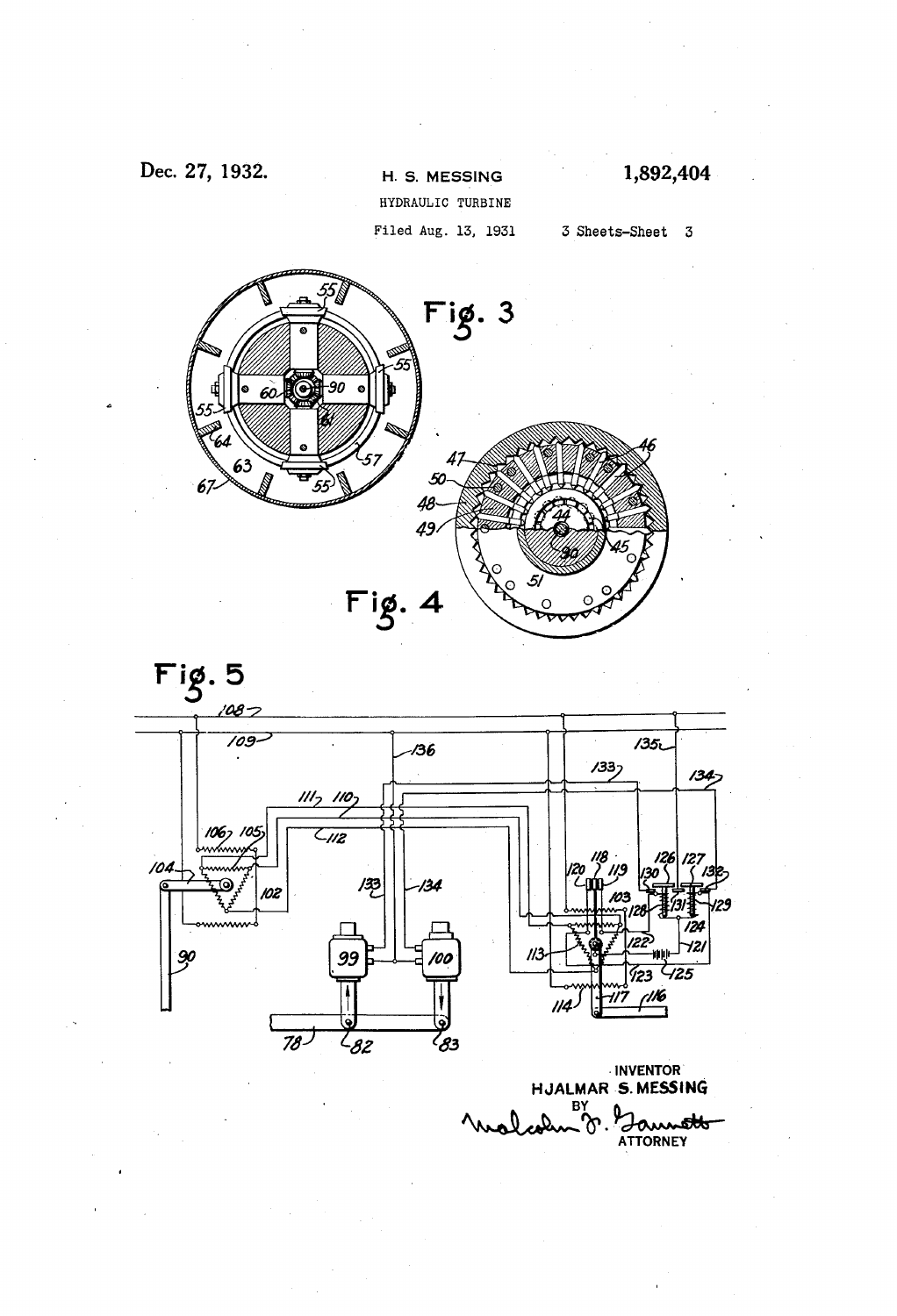Patented Dec. 27, 1932

## 1,892.404

# UNITED STATES PATENT OFFICE

### BJALMAR S. MESSING, OF MILWAUKEE, WISCONSIN, ASSIGNOR TO S. MORGAN SMITH COMPANY, OF YORK, PENNSYLVANIA, A CORPORATION OF PENNSYLVANIA

#### HYDRAULIC TURBINE

#### Application filed August 13, 1931. Serial No. 556,798.

This invention relates to improvements in hydraulic turbines of the type wherein the line 3–3 of Fig. 2;<br>blades of the runner are adjustable to vary hig. 4 is a transv their angle and the area of the water open-<br>5 ing through the runner to correspond with

the angle and opening of the wicket gates or guide vanes which control the admission of water to the runner.

lu improved turbine in which means are pro vided by which the operating mechanism for the runner blades is actuated by the wicket gates or guide vanes controlling means, so that when the gates are adjusted, the relative 15 positions of the blades will also be corre-

spondingly adjusted and thereby maintain a definite relationship between the angle or position of the gates and the angle or position of the runner blades at all times.<br>Another object of the invention is to pro-

20 25 operation.

power from the revolving runner shaft for

<sup>30</sup> operating the adjusting mechanism of the runner blades.<br>Another object of the invention is to pro-

vide an improved turbine of the character  $5<sup>5</sup>$  mentioned, which is simple in construction and reliable and exact in function under all conditions of service.

The invention also comprises certain new and useful improvements in the construction,

arrangement and combination of the several 40 parts of which it is composed, as will be here inafter more fully described and claimed.

Figure 1 is a side elevation, partly in sec- $\frac{45}{100}$  ion, of a turbine employing a runner of the adjustable blade type and embodying blade adjusting and controlling means according to the present invention;

Fig. 2 is a view, mostly in vertical sec  $\overline{z}$  tion, of the runner and its shaft;

Fig. 3 is a horizontal section taken on the line  $3-3$  of Fig. 2;<br>Fig. 4 is a transverse section taken on the line  $4-4$  of Fig. 2, and<br>Fig. 5 is a diagrammatic view of the elec-  $55$ <br>trical controlling system shown in Fi

guide vanes which control the admission<br>water to the runner.<br>An object of the invention is to provide an ing a runner having blades or buckets which<br>an object of the invention is to provide an ing a runner having blades or is variable with respect to the runner axis.<br>A turbine of this type is shown and described in United States Letters Patent No. 1,467,672 granted September 11, 1923, to Victor Kapan. While in the instant case the invention 65 is shown applied to a turbine installation of one particular type, it will be understood are rotatable or adjustable so that their angle 60

Another object of the invention is to pro-installations of other types.<br>vide an improved turbine of the above type Referring to the drawings, and especially<br>in which novel and effective means are pro- to Fig. 1, the turbin since the invention is applicable to turbine<br>installations of other types.<br>Referring to the drawings, and especially<br>to Fig. 1, the turbine comprises a casing 11 which forms a peripheral water inlet in which are mounted an annular series of wicket gates or guide vanes 12. Projecting from the lower ends of the wicket gates 12, are trunnions 13 which are journalled in the adjacent portion of the casing 11. Likewise, stems 14 project upwardly from the wicket gates 12. The stems 14 are journalled in 80 suitable bearings carried by the casing 11 and 75

terminate a suitable distance thereabove: The wicket gates 12 are adapted to be rotated simultaneously into different angular positions to control the flow of water into 85 the turbine in the usual manner, and for this purpose the upper ends of the stems 14 are usually provided with gate operating arms 15 which are fixed to said stems and connected by links to a gate adjusting ring 16.<br>The gate adjusting ring 16 is connected by 90

link means  $17$  to a shaft 18. Fixed to the upper end of the shaft 18, is an arm 19 which upper end of the shaft 18, is an arm 19 which is connected by links 20 to the controlling member of a governor 21. If so desired, the 95 governor may be of the usual type employed<br>with turbines to adjust the gates thereof dur-<br>ing the running of the turbine and thereby<br>maintain the turbine at its rated speed not-<br>withstanding variations in the load thereon.

70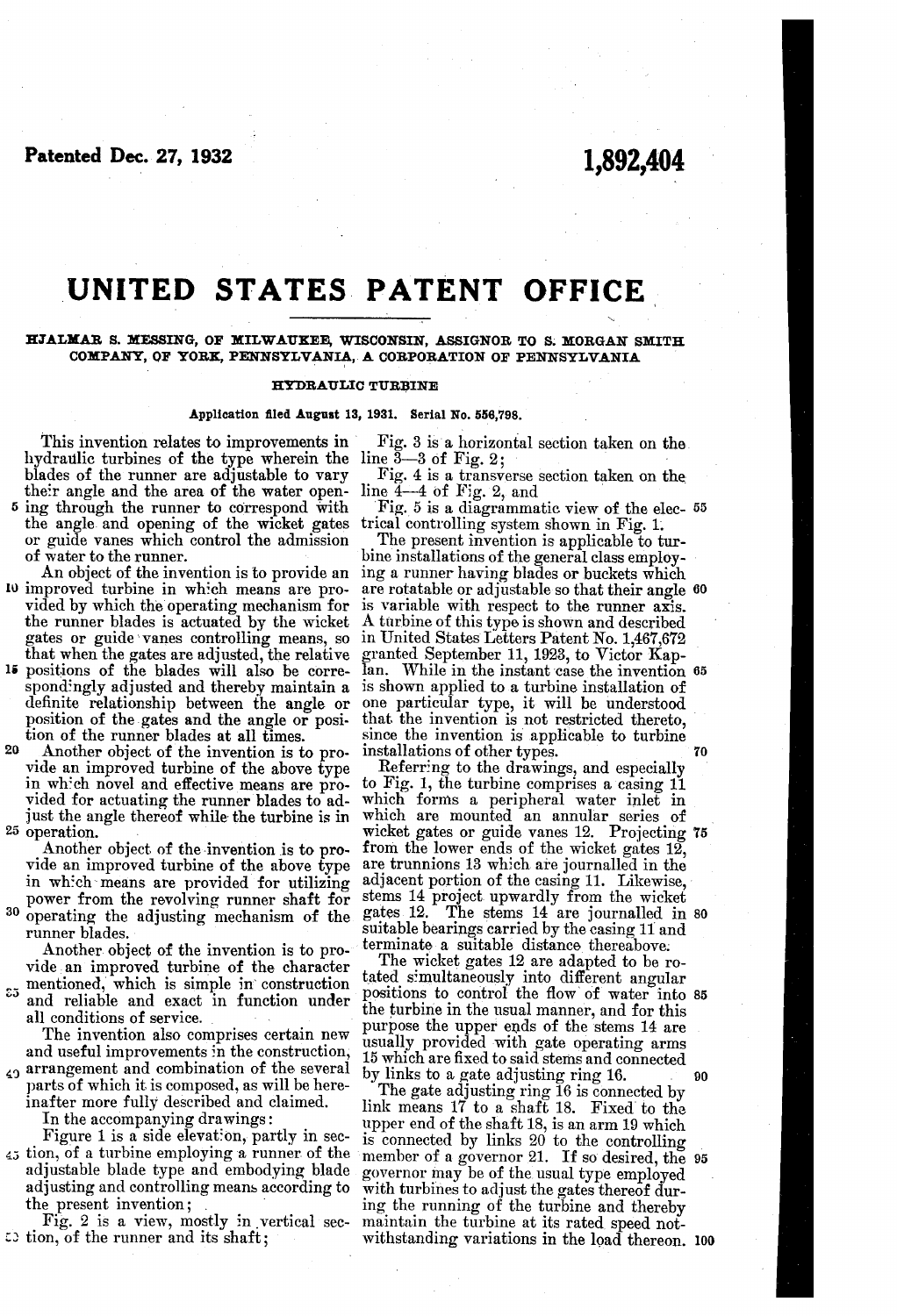The lower portion of the turbine casing forms an axially directed chamber 22 in which the runner 23 operates. The hub of the run-tudinal center line of the runner 23. Mountner 23 is fixed to the lower end of a hollow or<br>tubular shaft 24 which is journalled in a suit-

5 tubular shaft 24 which is journalled in a suit able bearing 25 in the upper portion of the turbine casing. The upper end of the run ner shaft 24 is connected to the part to be driven. In the present instance, the shaft 24

<sup>0</sup> is shown directly connected to an electrical generator 26 which is mounted in superposed<br>position above the turbine.<br>Any suitable type of setting may be used<br>for the turbine installation, a concrete setting

5 27 being shown in the present instance. This setting forms a scroll case 28 which surrounds the turbine inlet and is connected to receive water from a flume or other source of supply. The portion of the setting below the turbine

20 forms a draft tube 29 into which the water is discharged from the runner. The electrical generator 26 may rest on the top of the setting as shown.

25 As shown in Fig. 2, the hub of the runner 23 is bolted or otherwise fixed to the lower

A suitable number of blades 30 are rotatably supported in the hub of the runner 23. and project radially therefrom. In the pres-

<sup>30</sup> ent instance four blades are shown (see also Fig. 1).<br>The inner end of each blade 30 is formed

with a trunnion 31 which is journalled in bearings 32 and 33 supported in the hub.

<sup>35</sup> The construction is such that the blades are

40 means comprising preferably an arm 34 rig-<br>idly fixed on the trunnion 31 of each blade in a member 49 which is fixed to the driven<br>and links 35 which pivotally connect the arms member 43 by pins 50 so that the creeping<br>on

<sup>45</sup> The cross head 36 is guided to reciprocate in a direction axially of the runner by one or more guide pins 37 which are mounted in the motion of the driving member 42 is thus transhub of the runner in the manner shown in mitted to the driven member 43, but at a great hub of the runner in the manner shown in Fig. 2.

50 <sup>55</sup> diminished depending upon the direction in It will be understood that the relative positions of the blades 30 govern the area of the water passages or openings between the blades, and that when the blades are rotated, the area of the water passages is increased or

which the blades are moved.

As shown in Figs. 1 and 2, a cap 91 is bolted or otherwise removably secured to the lower<br>end of the hub of the runner 23. Since the end of the hub of the runner 23. Since the hub of runner is otherwise enclosed and the hub is hollow, the cap 91 provides a closed chamber- or reservoir for containing a supply of grease for the lubrication of the vari- $60$ ous working parts of the mechanism con-<br><sup>65</sup> tained within the hub of the runner.

The cross head 36 is formed with a threaded opening 39 which is located on the longied within the openings 39 is a screw 40. The screw 40, which is formed with a bore axially  $70$ thereof, is connected to the driven member 43 of a speed reducer 41 contained within the hub

of the runner.<br>Speed reducers of different kinds may be Speed reducers of different kinds may be used, that shown being of the type shown and described in United States Letters  $\Gamma$  at  $\Gamma$ No. 1,543,791 granted June 30, 1925 to W. C. Pitter.<br>As shown in Figs. 2 and 4 the speed reducer 75

As shown in Figs. 2 and 4 the speed reducer comprises a driving member in the form of 80 a hollow or tubular shaft 42, and a driven member 43 having a hub to which the screw  $40$  is fixed. The driving member or shall  $42$ has an eccentric 44 thereon which supports a ball bearing or other anti-friction bearing 45. 85

As shown in Fig. 4, the outer member or race of the ball bearing 45 is surrounded by a series of radially disposed plungers 46. The inner ends of the plungers 46 bear on the ends of said plungers are arranged to cooperate with teeth 47 formed concentrically with the outer or stationary casing member 48 which is keyed or otherwise fixed within the hub of the runner. Both ends of the <sup>v</sup> plungers 45 are beveled and the teeth 47 are beveled.

rotatable into different angular relationships to be forced outwardly in succession around<br>with the axis of the runner.<br>Means are provided for simultaneously ro-quence will cause the plungers to creep<br>tating all of the bl The number of teeth 47 differs from the<br>number of plungers 46 so that rotation of number of plungers 46 so that rotation of<br>the eccentric 44 will cause that plungers 46 <sup>10</sup> to be forced outwardly in succession around the circular series of teeth 47 and in conse around within the stationary casing member . .

48.<br>The plungers 46 are guided to reciprocate member 43 by pins 50 so that the creeping<br>motion of said plungers around the toothed<br>interior of the stationary member 48 will be 1<br>transmitted to the driven member 43. The motion of the driving member 42 is thus trans

reduction in speed ratio.<br>The pins 50 may also secure the head 51  $^1$ <br>of the speed reducer to the driven member 43<br>thereof, as shown in Fig. 2. The driven<br>member 43 and the head 51 provide bearings<br>in which the driving m

ed within a hollow portion or chamber 52 thrust bearings 53 and 54 of any suitable kind. 1.

The speed reducer 41 is actuated to effect The speed reducer 41 is actuated to effect<br>changes in the angular positions of the runpresent invention, receives its motion and power from the revolving runner shaft 24, 1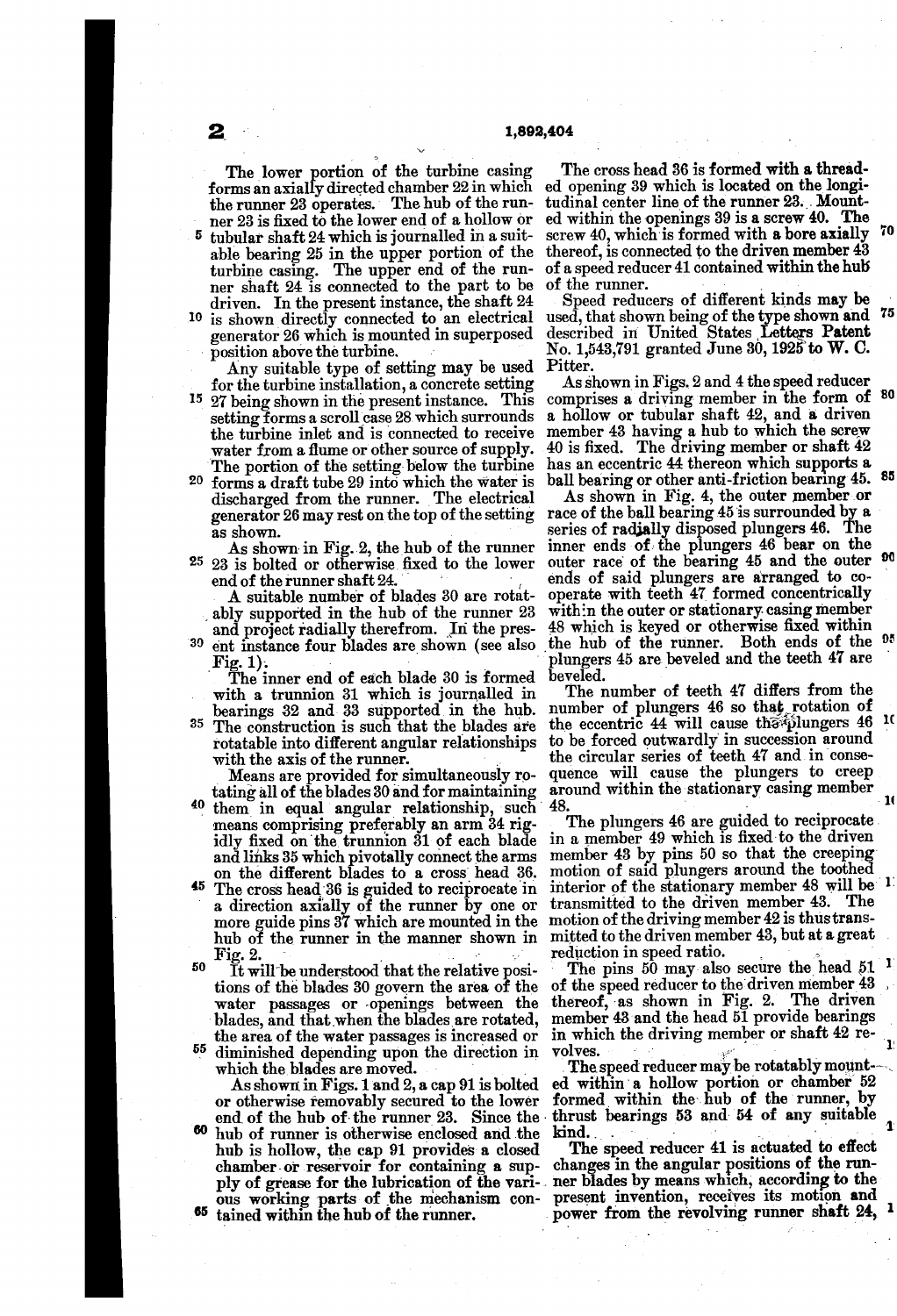such means being preferably in the form of rollers 55 while the frame is held against ro-

As shown in Figs. 2 and 3, the friction drive<br>comprises a series of friction rollers 55 which<br>project radially from and are carried in a

circular path by the rotation of the runner shaft 24.

Ine friction rollers 55 are associated with a<br>pair of tracks 56 and 57, one or the other<br>of which is adapted to cooperate with said

rollers and to thereby revolve them in one or<br>the other direction.<br>For the purpose of operatively connecting

<sup>15</sup> gears 60 are provided. The gears 60 are in the friction rollers 55 to the shaft 42, bevel gears 60 are provided. The gears 60 are in meshing relationship with a bevel gear 61 which is mounted on the upper end of the shaft 42 of the speed reducer.

20 The tracks 56 and 57 are beveled to conform with the beveled faces or circumferences of the friction rollers 55. These tracks are which, as shown in Fig. 2, comprises a pair of spaced annular plates 62 and 63, which are

25 rigidly connected by intervening webs 64. If so desired the webs 64 may be made inte gral with the plates.

The plates 62 and 63 are spaced apart sufficiently so that the distance between the tracks

30 56 and 57 is greater than the diameter of the frame is located centrally of the height of the rollers as shown in Fig. 2, both tracks The .

will be out of contact with the rollers. The tracks 56 and 57 have preferably smooth friction faces to frictionally engage the peripheries of the rollers 55. Preferably the frame is enclosed by a sheet metal side wall 67

<sup>40</sup> plates 62 and 63 in any suitable manner. which may be secured to the top and bottom<br>plates 62 and 63 in any suitable manner.<br>The frame carrying the tracks 56 and 57<br>is supported by a plurality of rods or bolts 68 which are suspended from brackets 69

45 50 The housing 70 encloses the upper portion of the runner shaft 24, as shown in Fig. 1, and in turn is suspended from a support 71 mounted in the setting. The lower portions of the rods or bolts 68 extend through openings 7

Coiled springs 73 and 74 encircle the rods 68 above and below the top plate 62 and bear

- 55 springs are so adjusted that normally the The opposing actions of the upper and lower springs are so adjusted that normally, the springs will support the frame in a positoin where the tracks 56 and 57 are out of contact with and are spaced equidistantly above
- and below the friction rollers 55, as shown in  $60 \text{ Fig. 2.}$  When the parts are so disposed, the Fig. 2. When the parts are so disposed, the The rocker frame and the parts connected<br>friction drive is in a neutral or non-operative thereto are preferably counterbalanced by a<br>position. The yield of the springs 73 and 74, however, will permit the frame to be lowered the arms 78 and supported by the cross bar 81.<br>or raised and thus bring the track 56 or the As shown in Figs. 1 and 2, a restoring rod

tation, so that the rollers 55, as they are carried around with the runner shaft 24, will be caused to revolve, in one direction or the other rying the friction tracks 56 and 57 is prevented by the rods or bolts 68. on their own axis. Rotation of the frame car- 79

The track frame is raised or lowered by means of a rocker frame to bring one or the other of the tracks 56 and 57 thereon into 75 engagement with the friction rollers 55.<br>As shown in Figs. 1 and 2, the rocker frame

comprises a pair of side members or arms 78 which are arranged at opposite sides of the stationary supporting housing 70.<br>The side members or arms 78 are pivotally  $80$ 

The side members or arms 78 are pivotally supported on the housing 70 by pivot pins 79.

The side members or arms 78 are rigidly connected by cross members 81, 82 and 83, so the pivots provided by the pins 79. that said members can swing in unison about 85

As shown in Figs. 1 to 2, the side members or arms 78 are operatively connected to the top plate 62 of the track frame by rods 84. The upper ends of the rods 84 are pivotally  $\frac{100}{20}$ <br>connected to the arms 78 by pivot pins 85. loosely through guide holes 86 in the plate 62.

Coiled springs 87 and 88 encircle each of the respectively on the upper and lower sides thereof.<br>Rocking of the arms 78 vertically about the the rods 84 above and below the plate 62 and 95

pivots 79 will reciprocate the rods 84 vertically and said rods will, through the action of  $100$ the springs 87 and 88, transmit vertical move raised or lowered to bring one or the other of the friction tracks 56 and 57 thereon into<br>engagement with the friction rollers 55, ac- 105 cording to the direction in which the arms 78 are rocked.

The rods 84 are preferably arranged to engage the top plate 62 at diametrically oppogage the top plate 62 at diametrically opposite sides thereof so that the weight of the 110<br>track frame will be balanced. In this way the track trame will be balanced. In this way the<br>track frame will tend to hang in a level posi-<br>tion with the tracks 56 and 57 spaced equidis-<br>tantly around their circumferences from the<br>friction rollers 55, when the frame i track frame will cause the downward or up-<br>ward pressure applied to the frame to bring<br>the track 56 or 57 into engagement with the 120 friction rollers 55, when the arms 78 are rocked in one direction or the other, to be applied uniformly around the circumference of the track. . lso

The rocker frame and the parts connected 125

or raised and thus bring the track 56 or the  $\frac{1}{2}$  As shown in Figs. 1 and 2, a restoring rod track 57 into engagement with the friction 90 is fixed at its lower end to the cross head 36 130

15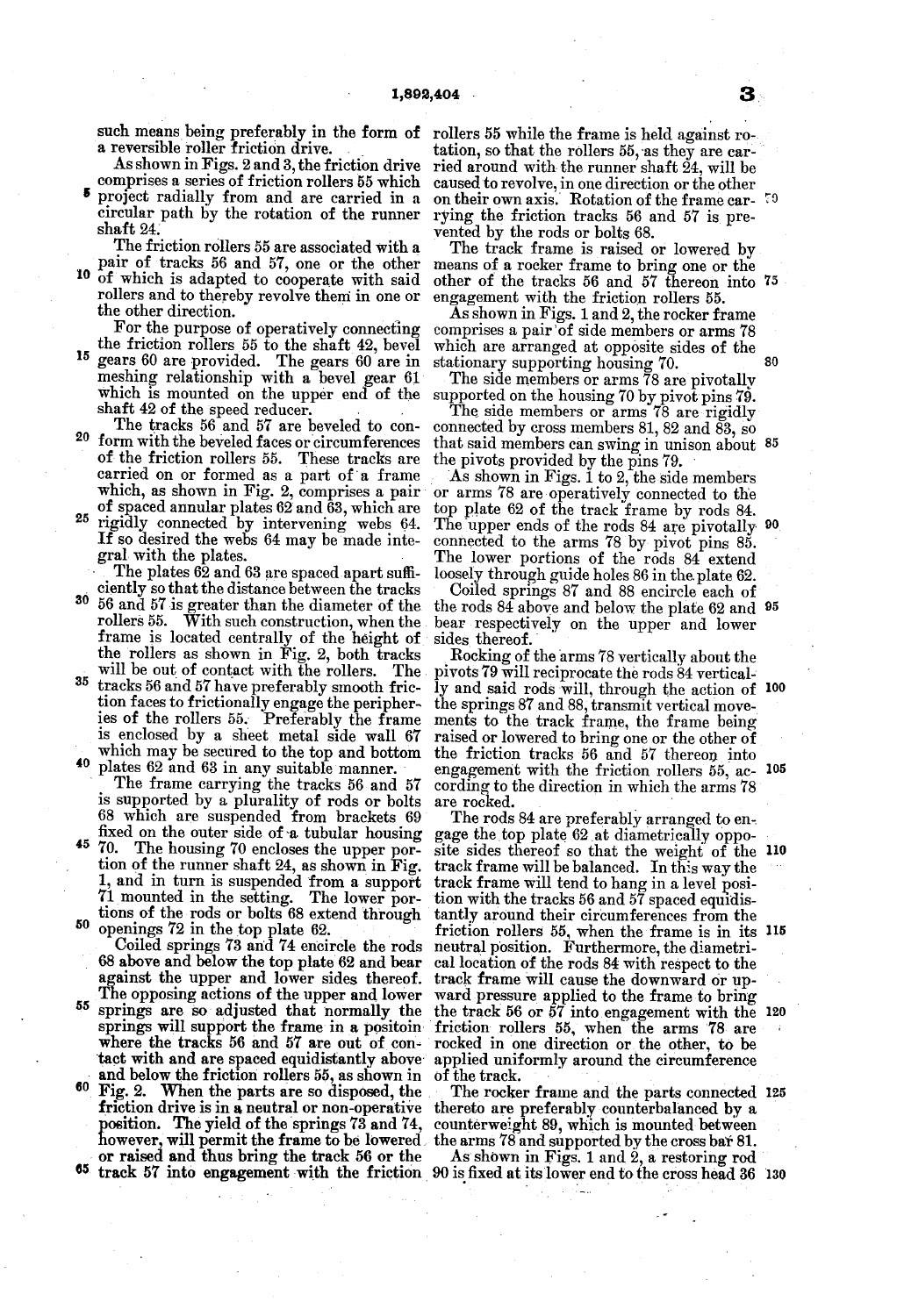and extends upwardly through the hollow screw 40, speed reducer 41, the runner shaft 24, and the generator shaft, to the top of the generator 26, for a purpose to be hereinafter

The rocker arms 78 may be operated in different ways in order to adjust the angle or degree of opening of the runner blades to

- conform with the angle or opening of the 10 gates which control, the admission of water to the turbine. Obviously, the rocker arms may be operated for this purpose by hand or other power applied to the free ends thereof.<br>In the present embodiment of the inven-
- ployed for controlling the friction drive mechanism, thus enabling the runner blades to be adjusted automatically when the wicket
- $20$ **20** As shown in Figs. 1 and 5, a pair of solenoids 99 and 100 are provided. These solenoids are mouned on a stationary support 101 which may be an extension of the stationary support 71. The armatures or cores of the 25 s
- 

ly, which connect the rocker arms 78.<br>The solenoid 99 is of a construction which will cause it to pull its armature or core up-

26.

The solenoid 100 is of a construction which<br>will cause it to push its armature or core

- 
- 55.<br>In this way, when the solenoid 99 is energized, the parts will be operated so as to cause<br>the runner blades to be turned in one direction, and when the solenoid 100 is energized, the runner blades will be turned in the opposite direction.<br>50 ideans are provided which cooperate with
- the solenoids 99 and 100 so as to effect the ad-<br>justment of the runner blades to conform by a link 116 to the operating lever 117 of a with different angles or positions of the wicket gates during the running of the tur-<br>hine. 86
- 

bine. . . . As shown in Fig. 5, I prefer to utilize a pair of self-synchronous electric motors which may be of the type used in so-called "Selsyn'

systems similar to those disclosed in United<br>States Letters Patents No. 1,576,189 granted March 9, 1925, to E. M. Hewlett, et al., and No. 1,612,120 granted December 28, 1925, to L. E. Hilderbrand, to which reference may ling the circuits through which current is sup-<br>be had for a detailed description of the con-plied to the solenoids 99 and 100, said device

struction and mode of operation of such systems.

In the present embodiment of the inven- with their respective armature windings.<br><sup>15</sup> tion, electrically operated means are em- The like points of the polycircuit armature It is deemed sufficient to set forth that such<br>systems comprise a transmitting device 102 and a receiving device 103. The devices 102 70 and 103 are similar in construction, each having a single phase field winding and a poly-<br>circuit armature winding, one of these wind-<br>ing on the stator and the other wind-<br>ing on the rotor of the respective devices. 75<br>The field windings are excited from a suitable source of single phase alternating current and thereby set up fields which interlink The like points of the polycircuit armature 80 windings are electrically connected so that a change in the angular position of the rotor of one device will set up unbalanced voltages<br>in the armature windings, in consequence of<br>which a torque is developed which acts to 85 bring the rotors of the different devices into the same or corresponding angular positions.<br>As shown in Fig. 5, the restoring rod 90, which is connected to the runner blade ad-

justing mechanism, is operatively connected <sup>90</sup> by an arm 104 to the rotor of the transmitter

will cause it to pull its armature or core up-<br>connected armature winding 105 and a field<br>wardly when the solenoid is energized, and winding 106. One terminal of the field wind-<br>thereby swing the rocker arms 78 upwardly in 102.<br>The transmitter 102 has a three phase delta The transmitter 102 has a three phase delta<br>connected armature winding 105 and a field<br>winding 106. One terminal of the field wind-<br> $95$ the other terminal of the field winding 106 line for supplying single phase alternating current to the apparatus from a suitable source of supply, so that the field winding. 106 is excited. 100

downwardly when the solenoid is energized, 106 is excited.<br>and thereby swing the rocker arms 78 down-<br>The different phase points of the arma-<br>**40** wardly about their pivotal center or fulcrum. ture winding 105 of the trans The different phase points of the arma 112 to the like phase points of the three phase armature windings 113 of the receiver 105

103.<br>The receiver 103 has a field winding 114; <sup>110</sup> one terminal of which is connected to the conductor 108, and the other terminal of which is connected to the conductor 109, so that the field winding of the receiver is excited. 115

The link 20 of the governor 21 is connected switch member 118 mounted rotatably on the shaft of the rotor of the receiver 103.

The switch member 118 has a contact which  $120$ is disposed in spaced relation between the contacts of a pair of switch members 119 and 120 carried by the rotor of the receiver, so that<br>the switch member 118 may swing into engagement with one or the other of the switch  $120$ . members 119 and 120 to make electrical contact therewith.

tact therewith.<br>
A pilot device 124 is provided for control-<br>
ling the circuits through which current is sup-<br>
plied to the solenoids 99 and 100, said device 130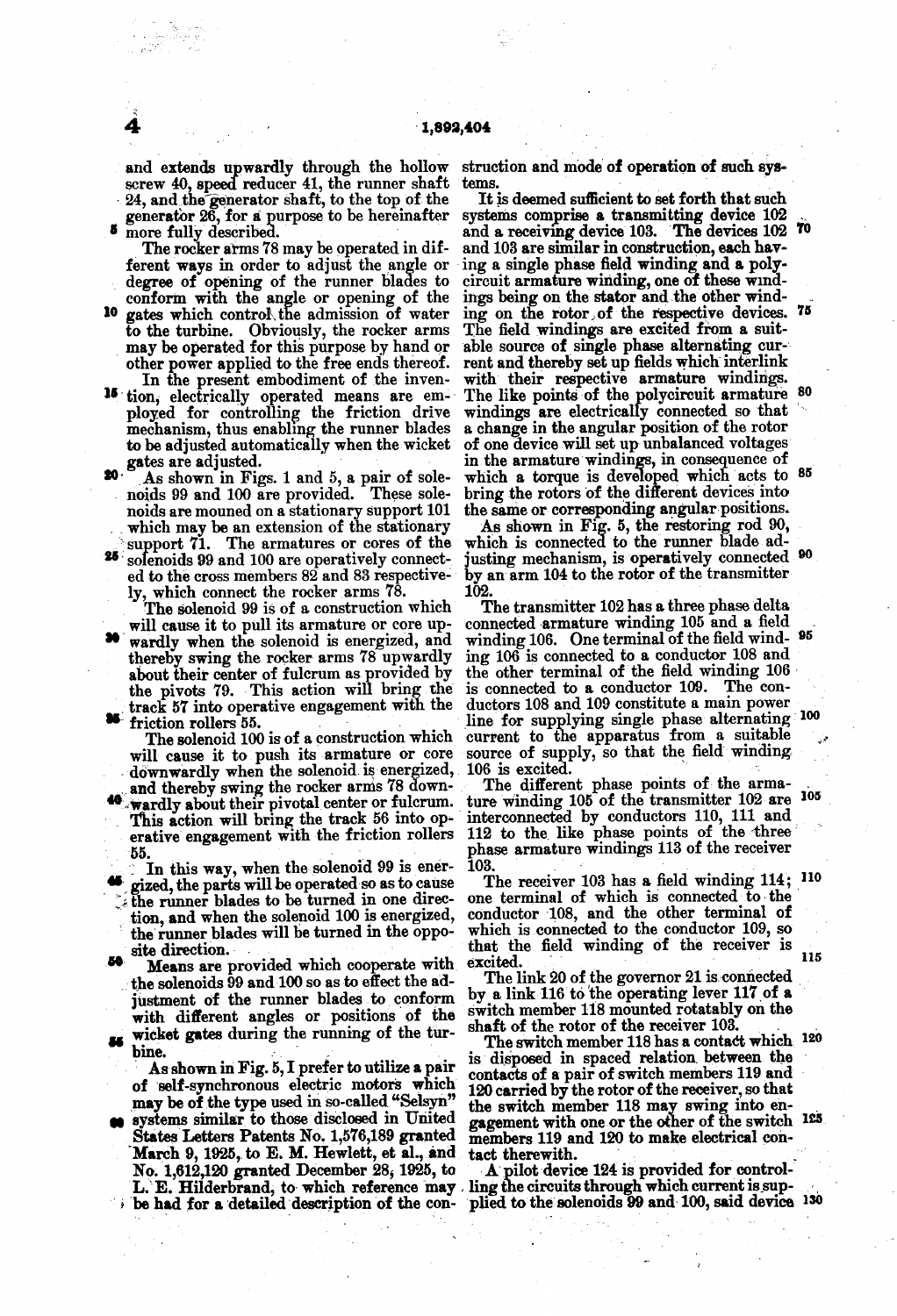comprising two switch members 126 and 127, which are operated respectively by relay coils 128 and 129.

The switch member 119 is connected by a  $5$  conductor 122 to one terminal of the relay coil 128, and the switch member 120 is connected by a conductor 123 to one terminal of the relay coil 129, the switch member 118 being connected to the other terminals of said <sup>10</sup> relay coils by a conductor 121.

The relay coils 128 and 129 are adapted to be energized by low voltage electric current as supplied from a storage battery 125 connected to the conductor 121. This con-

15 stitutes what will hereinafter be referred to as the low voltage circuit.

 $20$  131 and a contact 132. member 127 is adapted to engage the contact

The contact 130 is connected to one ter- 131 and 132, the circuit is closed from the minal of the solenoid 99 by a conductor 133, main line conductor 108 through conductor and the contact  $132$  is connected to one ter-<br>minal of the solenoid  $100$  by a conductor  $134$ .

25 30 The contact 131 is connected to the main line high voltage conductor  $108$  by a conductor  $13\overline{5}$ , and the other main line high voltage conductor 109 is connected to the other terminals

35 of the solenoids 99 and 100 by a conductor 136. driven in one direction or the other, depending upon whether the track 56 or the track 57 is brought into engagement with the friction rollers 55. The motion of the gear 61 will be transmitted through the speed reducer to

- head 36 acting through the links and arms screw 40 and the latter rotating at greatly re-<br>duced speed within the cross head 36, will raise or lower said cross head. The cross
- 45 hereinbefore described will simultaneously rotate the runner blades 30 about their trun nions as axes toward closed or open position.<br>or into any desired intermediate position. or into any desired intermediate position For example, the runner blades are moved toward closed position when the friction rollers 55 are engaged by the track 57. The
- runner blades maintain a set position or angle or opening while both of the tracks are out of engagement with the friction rollers.
- 50 When the governor 21 operates to swing the wicket gates toward open or closed position to vary the gate opening to conform
- SS bine, the link 20 will operate through the link 116 and the lever 117, to swing the movable switch member 118 against either of the switch members 119 or 120, according to the direction in which the governor operates, thereby making an electrical contact between
- the switch members 118 and 119, or between the switch members 118 and 120, as the case

may be.<br>The electrical contact of the switch mem-<br>bers 118 and 119 or 120 closes the low voltage arms 78 will be moved to a position in which

conductors 121, 122 or 123 respectively, so that either the relay coil 128 or the relay coil 120 is energized. When the relay coil 128 is energized, the switch member 126 is engaged with the contacts 130 and 131, and <sup>73</sup> when the relay coil 129 is energized, the switch member 127 is engaged with the con-

as the low voltage circuit.  $99$ , thence through the coil of the solenoid,<br>The switch member 126 is adapted to en-<br>gage contacts 130 and 131, and the switch through the conductor 125 to the conductor tacts 131 and 132.<br>When switch member 126 engages contacts 130 and 131, the circuit is closed through  $\tau$ <sup>5</sup> which high voltage single phase electrical current is supplied for energizing the solenoid 99 from conductor 108, through conductor 135, contacts 131, 125, and 130, conductor 135, contacts 131, 125, and 130, con-<br>ductor 133 to one terminal of the solenoid <sup>80</sup> and from the other terminal of said solenoid through the conductor  $125$  to the conductor  $109$ .

> When switch member 127 engages contacts  $5\frac{1}{2}$ main line conductor 108, through conductor 135, contacts 131, 127 and 132, conductor 134 to one terminal of the solenoid 99, thence<br>through the coil of the solenoid, and from <sup>99</sup><br>the other terminal of said solenoid through the conductor 136 to the conductor 109, so<br>that the solenoid 100 is energized.<br>When the solenoid 99 or 100 is energized,<br>the rocker arms 78 will be swung upwardly  $55$

or downwardly respectively and set the fric tion roller mechanism into operation to ro tate the screw 40 and thereby rotate the runner blades toward open or closed position to conform with the position into which the gates have been shifted. 00

with the variations in the load on the tur-<br>bine, the link 20 will operate through the link that into which the rotor of the transmit-Since the restoring rod 90 is connected to the runner blade adjusting means and moves downwardly or upwardly while the runner blades are moving toward open or closed position respectively, and the restoring rod<br>is connected by the arm 104 to the rotor of the transmitting device 102, the rotor of said<br>transmitting device will begin to rotate as soon as the change in angle or position of the runner blades commences. The rotation of the rotor of the transmitting device 102 is transmitted to the rotor of the receiving device 103, under the influence of the voltages in the interlinked rotor windings tending to bring the rotors into angular agreement, so that the rotor of the receiving device 103 is rotated to a position corresponding to that the rotor of the receiving device 103 causes of the rotor of the receiving device 103 causes the switch member 118 to be moved away from the switch member 119 or 120 with 105 O 115 120 which it is in contact, so that the circuit through which the solenoid 99 or 100 is enenergized. ergized, is opened and such solenoid is de-<br>energized. 125

bers 118 and 119 or 120 closes the low voltage arms 78 will be moved to a position in which<br>65 circuit of the pilot device 124, through the the operation of the roller friction mecha-130 When either solenoid is de-energized; the

S